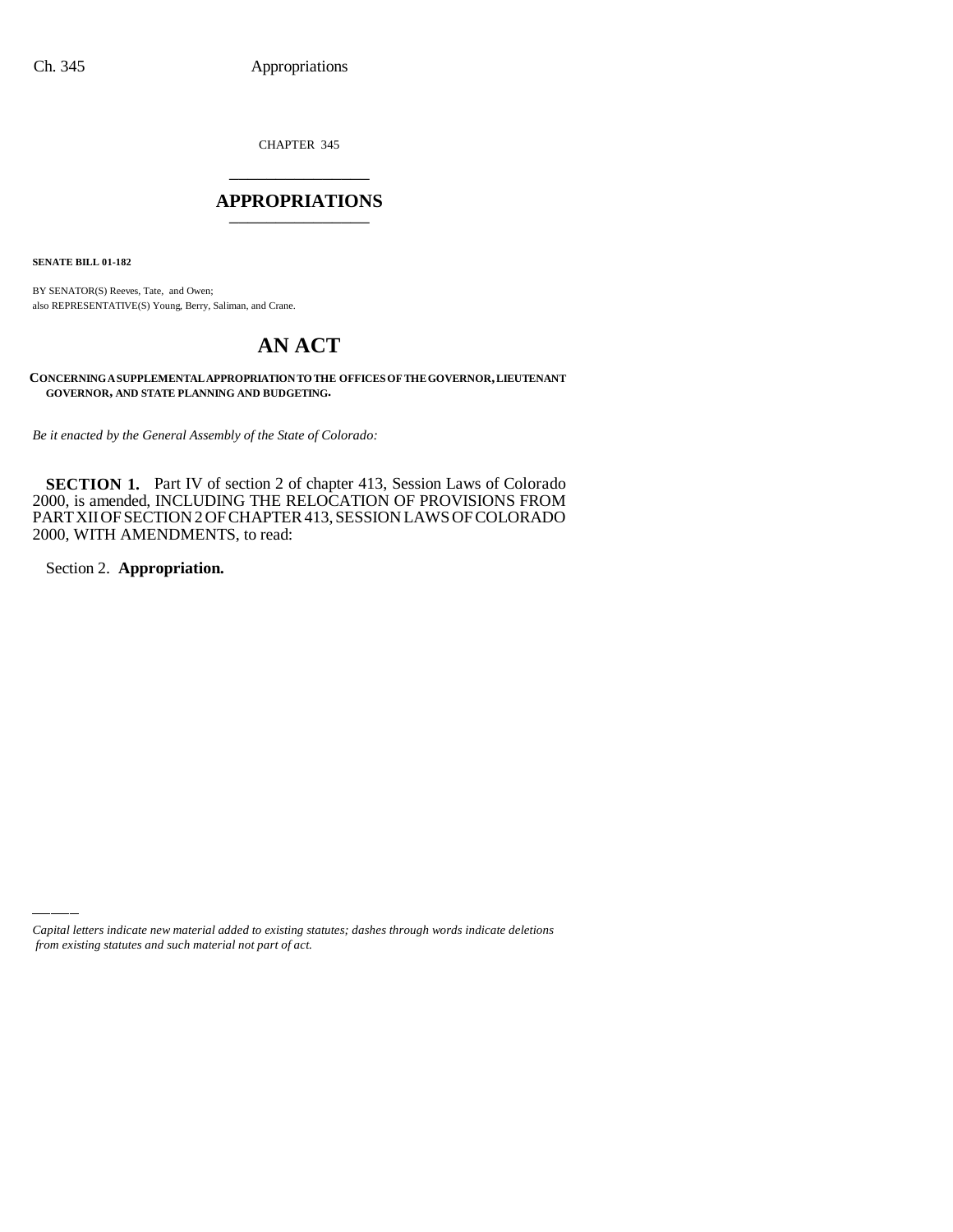|                                          |                 |                                                                      |                |                | APPROPRIATION FROM  |                       |                |
|------------------------------------------|-----------------|----------------------------------------------------------------------|----------------|----------------|---------------------|-----------------------|----------------|
|                                          |                 |                                                                      |                | <b>GENERAL</b> |                     | <b>CASH</b>           |                |
|                                          | ITEM &          |                                                                      | <b>GENERAL</b> | <b>FUND</b>    | <b>CASH</b>         | <b>FUNDS</b>          | <b>FEDERAL</b> |
|                                          | <b>SUBTOTAL</b> | <b>TOTAL</b>                                                         | <b>FUND</b>    | <b>EXEMPT</b>  | <b>FUNDS</b>        | <b>EXEMPT</b>         | <b>FUNDS</b>   |
|                                          | \$              | \$                                                                   | \$             | \$             | \$                  | \$                    | \$             |
|                                          |                 |                                                                      | <b>PART IV</b> |                |                     |                       |                |
|                                          |                 | <b>GOVERNOR - LIEUTENANT GOVERNOR - STATE PLANNING AND BUDGETING</b> |                |                |                     |                       |                |
| (1) OFFICE OF THE GOVERNOR <sup>24</sup> |                 |                                                                      |                |                |                     |                       |                |
| (A) Governor's Office                    |                 |                                                                      |                |                |                     |                       |                |
| Administration of                        |                 |                                                                      |                |                |                     |                       |                |
| Governor's Office and                    |                 |                                                                      |                |                |                     |                       |                |
| Residence <sup>25</sup>                  | 2,251,898       |                                                                      | 2,161,152      |                |                     | $90,746(T)^{a}$       |                |
|                                          | 2,257,214       |                                                                      | 2,166,468      |                |                     |                       |                |
|                                          |                 |                                                                      | $(39.0$ FTE)   |                |                     |                       |                |
| Discretionary Fund                       | 20,000          |                                                                      | 20,000         |                |                     |                       |                |
| <b>Mansion Activity Fund</b>             | 110,000         |                                                                      |                |                | 90,000 <sup>b</sup> | $20,000$ <sup>c</sup> |                |
|                                          | 2,381,898       |                                                                      |                |                |                     |                       |                |
|                                          | 2,387,214       |                                                                      |                |                |                     |                       |                |
|                                          |                 |                                                                      |                |                |                     |                       |                |

<sup>a</sup> This amount shall be from indirect cost recoveries.

<sup>b</sup> This amount shall be from rental fees.

c This amount shall be from rental fees received from exempt sources.

**(B) Special Purpose**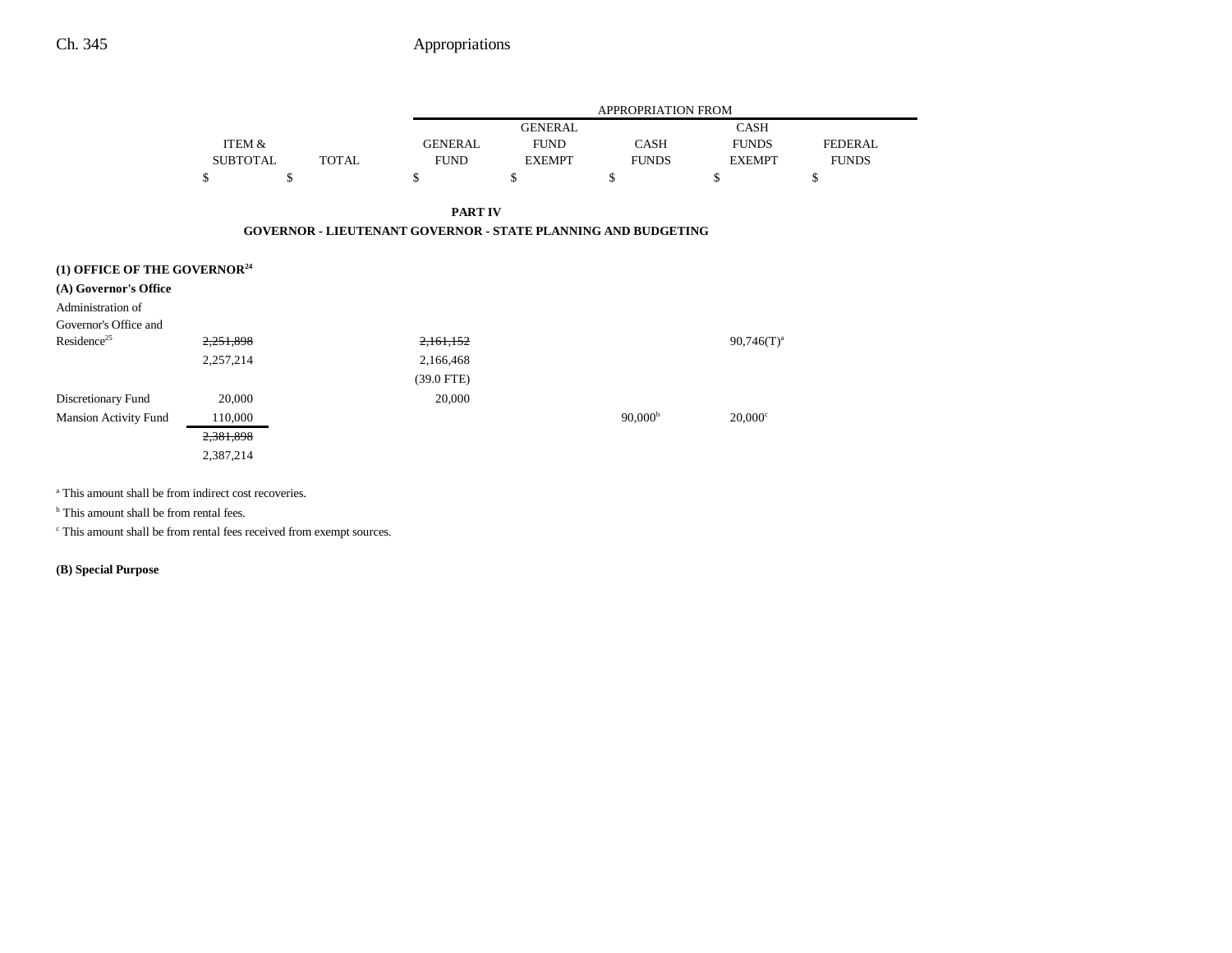| Health, Life, and Dental                    | 201,805    | 190,705 | 11,100                  |
|---------------------------------------------|------------|---------|-------------------------|
| Short-term Disability                       | 1,705      | 1,705   |                         |
| Salary Survey                               | 229,948    | 224,960 | 4,988                   |
| Anniversary Increases                       | 131,653    | 129,086 | 2,567                   |
| Workers' Compensation                       | 2,303      | 2,303   |                         |
| Legal Services for 1,391                    |            |         |                         |
| hours                                       | 77,632     | 77,632  |                         |
| Purchase of Services from                   |            |         |                         |
| Computer Center                             | 5,000      | 5,000   |                         |
| Payment to Risk                             |            |         |                         |
| Management and Property                     |            |         |                         |
| Funds                                       | 21,654     | 21,654  |                         |
| Capitol Complex Leased                      |            |         |                         |
| Space                                       | 184,792    | 184,792 |                         |
|                                             | 856,492    |         |                         |
| (C) Other Programs and Grants <sup>25</sup> |            |         |                         |
|                                             |            |         |                         |
| Program Administration                      | 13,370,802 |         | 13,370,802 <sup>a</sup> |
| Legal Services for 266                      |            |         |                         |
| hours                                       | 14,845     |         | $14,845^{\rm b}$        |
|                                             | 13,385,647 |         |                         |

<sup>a</sup> This amount includes estimated federal grants received by the Governor's Office for the Office of Energy Conservation, the School-to-Career program, the Headstart Program, the Workforce Coordinating Council, and other initiatives, and is included for informational purposes only.

b This amount shall be for legal services for the Office of Energy Conservation, and is included for informational purposes only.

16,624,037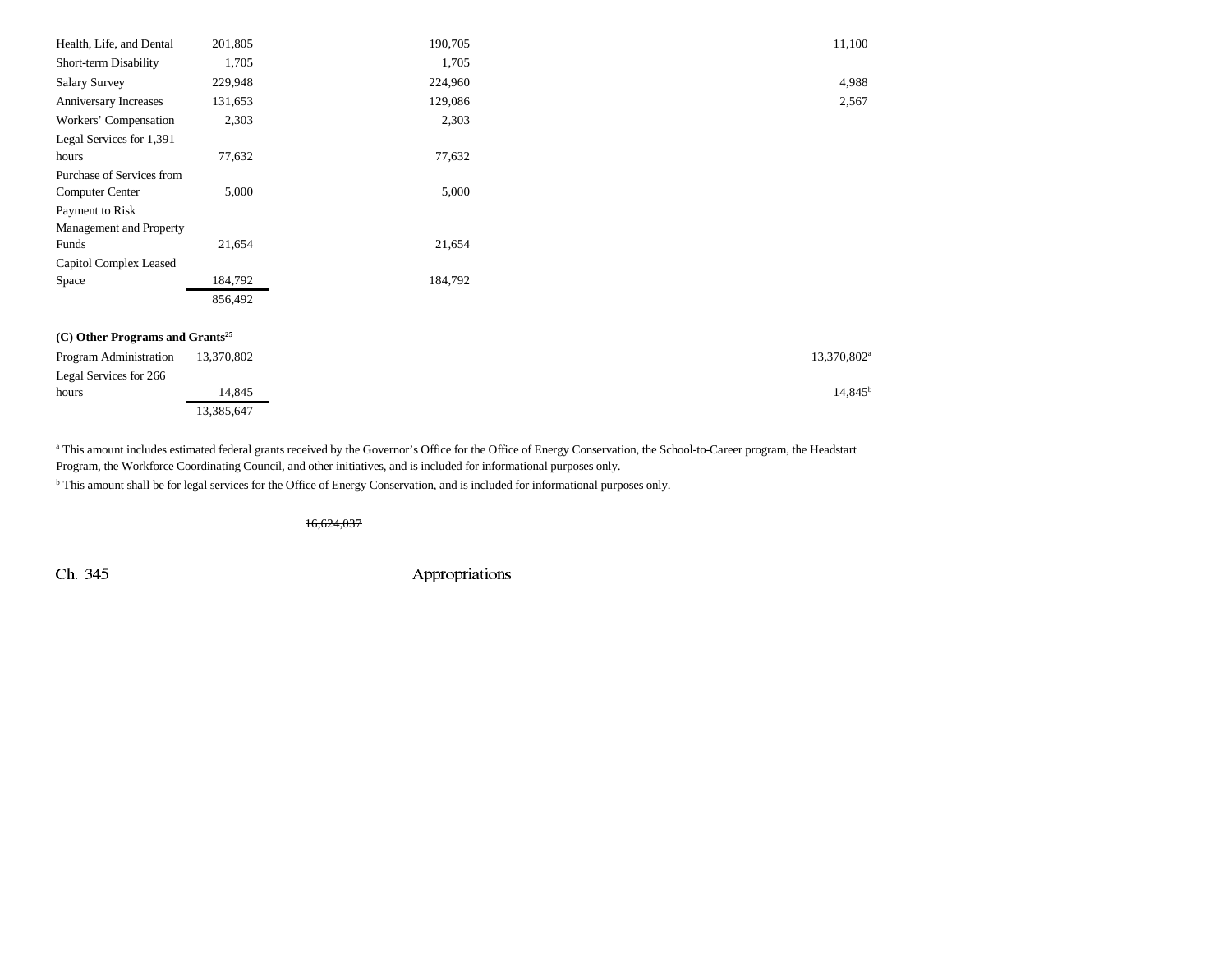|                                       |                           |              |                               |                                                | APPROPRIATION FROM   |                                              |                                |
|---------------------------------------|---------------------------|--------------|-------------------------------|------------------------------------------------|----------------------|----------------------------------------------|--------------------------------|
|                                       | ITEM &<br><b>SUBTOTAL</b> | <b>TOTAL</b> | <b>GENERAL</b><br><b>FUND</b> | <b>GENERAL</b><br><b>FUND</b><br><b>EXEMPT</b> | CASH<br><b>FUNDS</b> | <b>CASH</b><br><b>FUNDS</b><br><b>EXEMPT</b> | <b>FEDERAL</b><br><b>FUNDS</b> |
|                                       | \$                        | \$           | \$                            | \$                                             | \$                   | \$                                           | \$                             |
|                                       |                           |              |                               |                                                |                      |                                              |                                |
|                                       |                           | 16,629,353   |                               |                                                |                      |                                              |                                |
| (2) OFFICE OF THE LIEUTENANT GOVERNOR |                           |              |                               |                                                |                      |                                              |                                |
| Administration <sup>26, 27</sup>      | 192,393                   |              | 192,393                       |                                                |                      |                                              |                                |
|                                       |                           |              | $(3.0$ FTE)                   |                                                |                      |                                              |                                |
| Discretionary Fund                    | 5,000                     |              | 5,000                         |                                                |                      |                                              |                                |
| Commission of Indian                  |                           |              |                               |                                                |                      |                                              |                                |
| Affairs <sup>27</sup>                 | 48,764                    |              | 47,264                        |                                                |                      | $1,500^{\rm a}$                              |                                |
|                                       | 57,444                    |              | 55,944                        |                                                |                      |                                              |                                |
|                                       |                           |              | $(1.5 FTE)$                   |                                                |                      |                                              |                                |
|                                       |                           |              | $(1.8$ FTE)                   |                                                |                      |                                              |                                |
|                                       |                           | 246,157      |                               |                                                |                      |                                              |                                |
|                                       |                           | 254,837      |                               |                                                |                      |                                              |                                |
|                                       |                           |              |                               |                                                |                      |                                              |                                |

<sup>a</sup> This amount shall be from private donations.

### **(3) OFFICE OF STATE PLANNING AND BUDGETING24, 28, 29, 30, 31**

Personal Services 1,151,606 1,151,606 1,151,606 1,151,606 1,151,606 1,151,606 1,151,606 1,151,606 1,151,606 1,151,606 1,151,606 1,151,606 1,151,606 1,151,606 1,151,606 1,151,606 1,151,606 1,151,606 1,151,606 1,151,606 1,15

(19.5 FTE)

 $\overline{\phantom{0}}$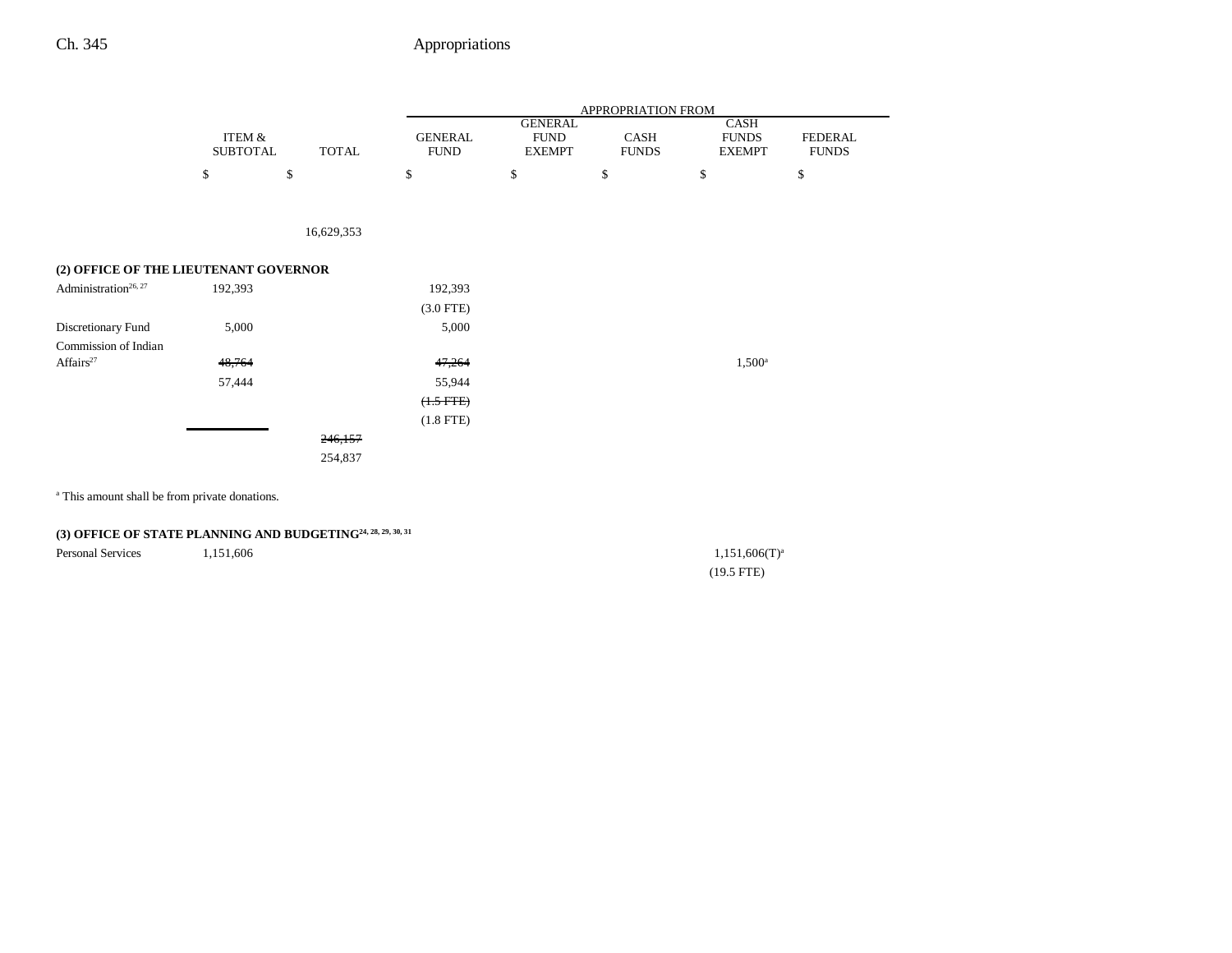| <b>Operating Expenses</b>   | 60,575 |           |  | $60,575$ (T) <sup>a</sup> |
|-----------------------------|--------|-----------|--|---------------------------|
|                             | 61,314 |           |  | $61,314(T)^a$             |
| <b>Economic Forecasting</b> |        |           |  |                           |
| Subscriptions               | 22,939 |           |  | $22,939(T)^a$             |
|                             |        | 1,235,120 |  |                           |
|                             |        | 1,235,859 |  |                           |

<sup>a</sup> These amounts shall be from indirect cost recoveries collected from the State Highway Fund by the Department of Transportation pursuant to Section 43-1-113(8)(a), C.R.S.

| (4) ECONOMIC DEVELOPMENT PROGRAMS |         |                |                      |                 |
|-----------------------------------|---------|----------------|----------------------|-----------------|
| Administration                    | 345,355 | 333,662        |                      | $11,693(T)^{a}$ |
|                                   |         | $(6.0$ FTE)    |                      |                 |
| Vehicle Lease Payments            | 11,412  | 11,412         |                      |                 |
| <b>Leased Space</b>               | 116,678 | 116,678        |                      |                 |
| <b>Business Development</b>       | 875,764 | 820,764        | 25,000 <sup>b</sup>  | $30,000(T)^c$   |
|                                   | 877,361 | 822,361        |                      |                 |
|                                   |         | $(10.2$ FTE)   |                      |                 |
| Defense Conversion and            |         |                |                      |                 |
| <b>Retention Council</b>          | 500,000 |                |                      | $500,000(T)^c$  |
| <b>Grand Junction Satellite</b>   |         |                |                      |                 |
| Office                            | 60,625  | 60,625         |                      |                 |
|                                   |         | $(1.0$ FTE)    |                      |                 |
| <b>Minority Business Office</b>   | 165,835 | 160,885        | $4,950$ <sup>d</sup> |                 |
|                                   |         | $(3.0$ FTE)    |                      |                 |
| <b>Small Business Assistance</b>  | 321,935 | 297,465        | 24,470 <sup>b</sup>  |                 |
|                                   |         | $(5.0$ FTE)    |                      |                 |
| Ch. 345                           |         | Appropriations |                      |                 |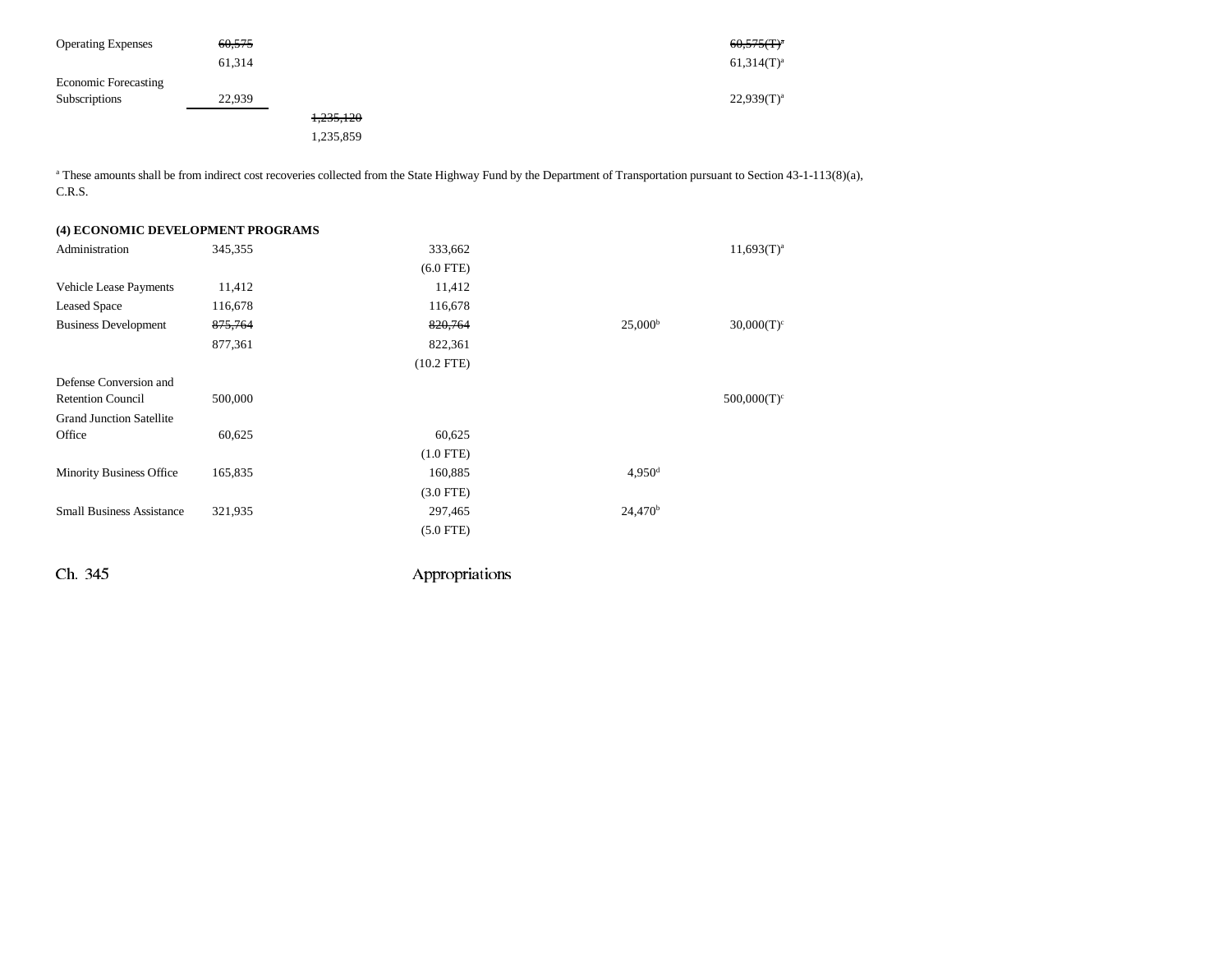|                                               |                                                      |    | APPROPRIATION FROM            |                                                |                      |                                       |                                |  |
|-----------------------------------------------|------------------------------------------------------|----|-------------------------------|------------------------------------------------|----------------------|---------------------------------------|--------------------------------|--|
|                                               | <b>ITEM &amp;</b><br><b>TOTAL</b><br><b>SUBTOTAL</b> |    | <b>GENERAL</b><br><b>FUND</b> | <b>GENERAL</b><br><b>FUND</b><br><b>EXEMPT</b> | CASH<br><b>FUNDS</b> | CASH<br><b>FUNDS</b><br><b>EXEMPT</b> | <b>FEDERAL</b><br><b>FUNDS</b> |  |
|                                               | \$                                                   | \$ | \$                            | \$                                             | \$                   | \$                                    | \$                             |  |
|                                               |                                                      |    |                               |                                                |                      |                                       |                                |  |
|                                               |                                                      |    |                               |                                                |                      |                                       |                                |  |
| Leading Edge Program                          |                                                      |    |                               |                                                |                      |                                       |                                |  |
| Grants                                        | 140,000                                              |    | 64,569                        |                                                |                      | 75,431 <sup>e</sup>                   |                                |  |
| <b>Small Business</b>                         |                                                      |    |                               |                                                |                      |                                       |                                |  |
| <b>Development Centers</b>                    | 1,096,209                                            |    | 57,691                        |                                                |                      |                                       | 1,038,518                      |  |
|                                               |                                                      |    | $(1.0$ FTE)                   |                                                |                      |                                       | $(2.2$ FTE)                    |  |
| <b>International Trade</b>                    |                                                      |    |                               |                                                |                      |                                       |                                |  |
| Office $32$                                   | 981,709                                              |    | 931,709                       |                                                | 50,000 <sup>b</sup>  |                                       |                                |  |
|                                               |                                                      |    | $(8.0$ FTE)                   |                                                |                      |                                       |                                |  |
| <b>Agriculture Marketing</b>                  | 667,166                                              |    | 667,166 <sup>f</sup>          |                                                |                      |                                       |                                |  |
| (A) Local Affairs Program                     |                                                      |    |                               |                                                |                      |                                       |                                |  |
| (1) Motion Picture and                        |                                                      |    |                               |                                                |                      |                                       |                                |  |
| <b>Television Production</b>                  |                                                      |    |                               |                                                |                      |                                       |                                |  |
| Program Costs                                 | 363,172                                              |    | 363,172                       |                                                |                      |                                       |                                |  |
|                                               |                                                      |    | $(4.5$ FTE)                   |                                                |                      |                                       |                                |  |
| [formerly Part XII $(4)(A)(1)$ ]              |                                                      |    |                               |                                                |                      |                                       |                                |  |
| $\left(\frac{2}{2}\right)$ Colorado Promotion |                                                      |    |                               |                                                |                      |                                       |                                |  |
| Colorado Welcome                              |                                                      |    |                               |                                                |                      |                                       |                                |  |
| Centers                                       | 492,603                                              |    | 397,190                       |                                                |                      | $95,413$ <sup>*</sup>                 |                                |  |
|                                               |                                                      |    |                               |                                                |                      | 95,413 <sup>g</sup>                   |                                |  |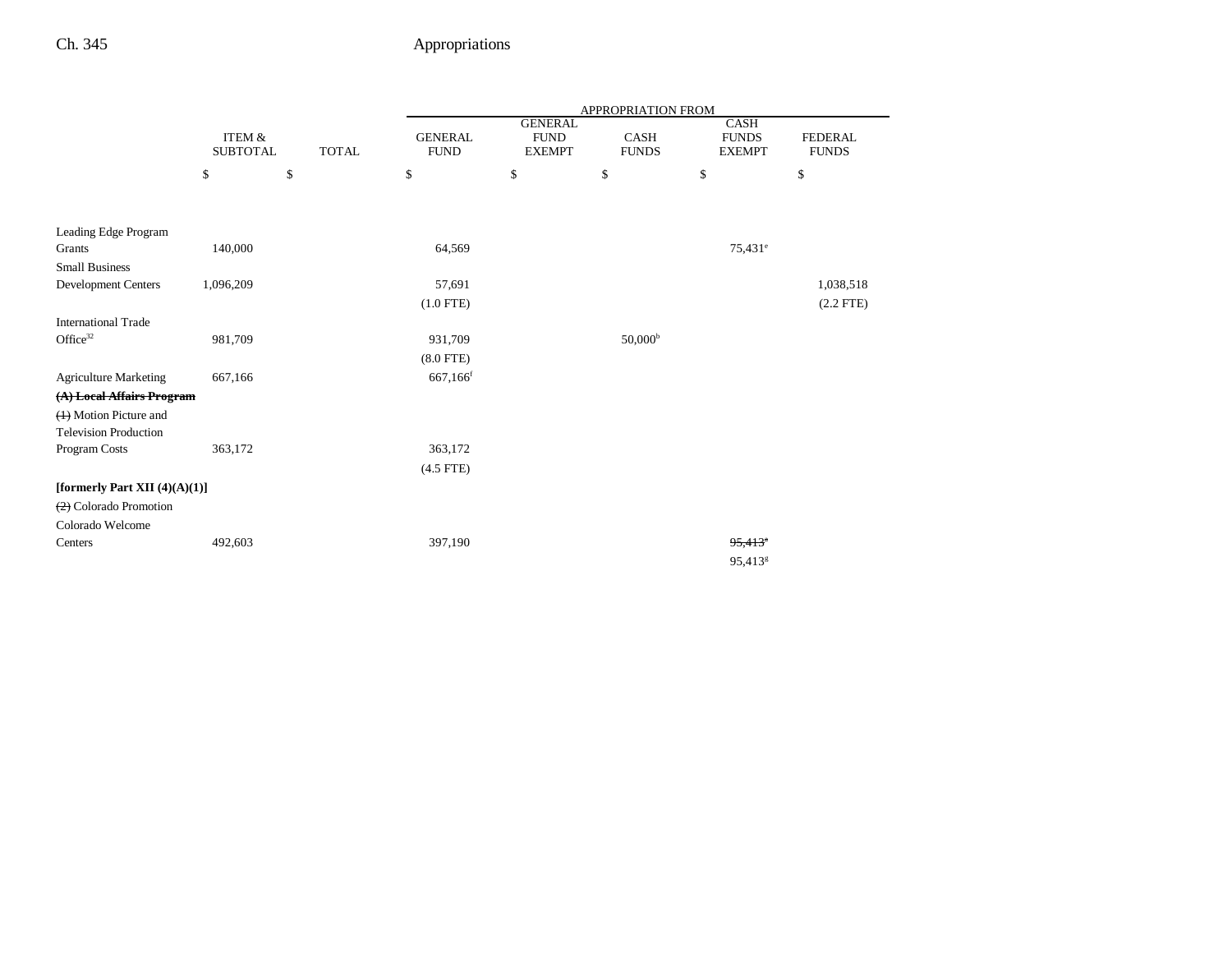|                                                            |           | $(3.3$ FTE)    |                       |
|------------------------------------------------------------|-----------|----------------|-----------------------|
| <b>Other PROMOTION</b>                                     |           |                |                       |
| Program Costs <sup>160</sup>                               | 5,650,000 | 5,600,000      | $50,000$ <sup>t</sup> |
|                                                            |           |                | $50,000^{\text{h}}$   |
| Production and                                             |           |                |                       |
| Distribution of State                                      |           |                |                       |
| <b>Highway Maps</b>                                        | 100,000   | 100,000        |                       |
|                                                            | 6,242,603 |                |                       |
| [formerly Part XII $(4)(A)(2)$ ]                           |           |                |                       |
| $\left(\frac{1}{2}\right)$ Economic Development Commission |           |                |                       |
| General Economic                                           |           |                |                       |
| Incentives and                                             |           |                |                       |
| Marketing <sup>161, 162</sup>                              | 1,184,179 | 1,184,179      |                       |
|                                                            |           | $(2.5$ FTE $)$ |                       |
|                                                            |           | $(2.1$ FTE)    |                       |
| [formerly Part XII $(4)(A)(3)$ ]                           |           |                |                       |
| (B) Department of Higher Education Programs                |           |                |                       |
| Colorado First                                             |           |                |                       |
| Customized Job Training                                    |           |                |                       |
| TRAINING <sup>162a</sup>                                   | 3,133,400 | 3,133,400      |                       |
| Existing Industry Training                                 |           |                |                       |
| TRAINING <sup>162a</sup>                                   | 1,125,220 | 1,125,220      |                       |
|                                                            | 4,258,620 |                |                       |
| [formerly Part XII $(4)(B)$ ]                              |           |                |                       |
|                                                            |           | 5,282,688      |                       |
|                                                            |           | 17,332,859     |                       |
|                                                            |           |                |                       |

 $50,000$ <sup>h</sup>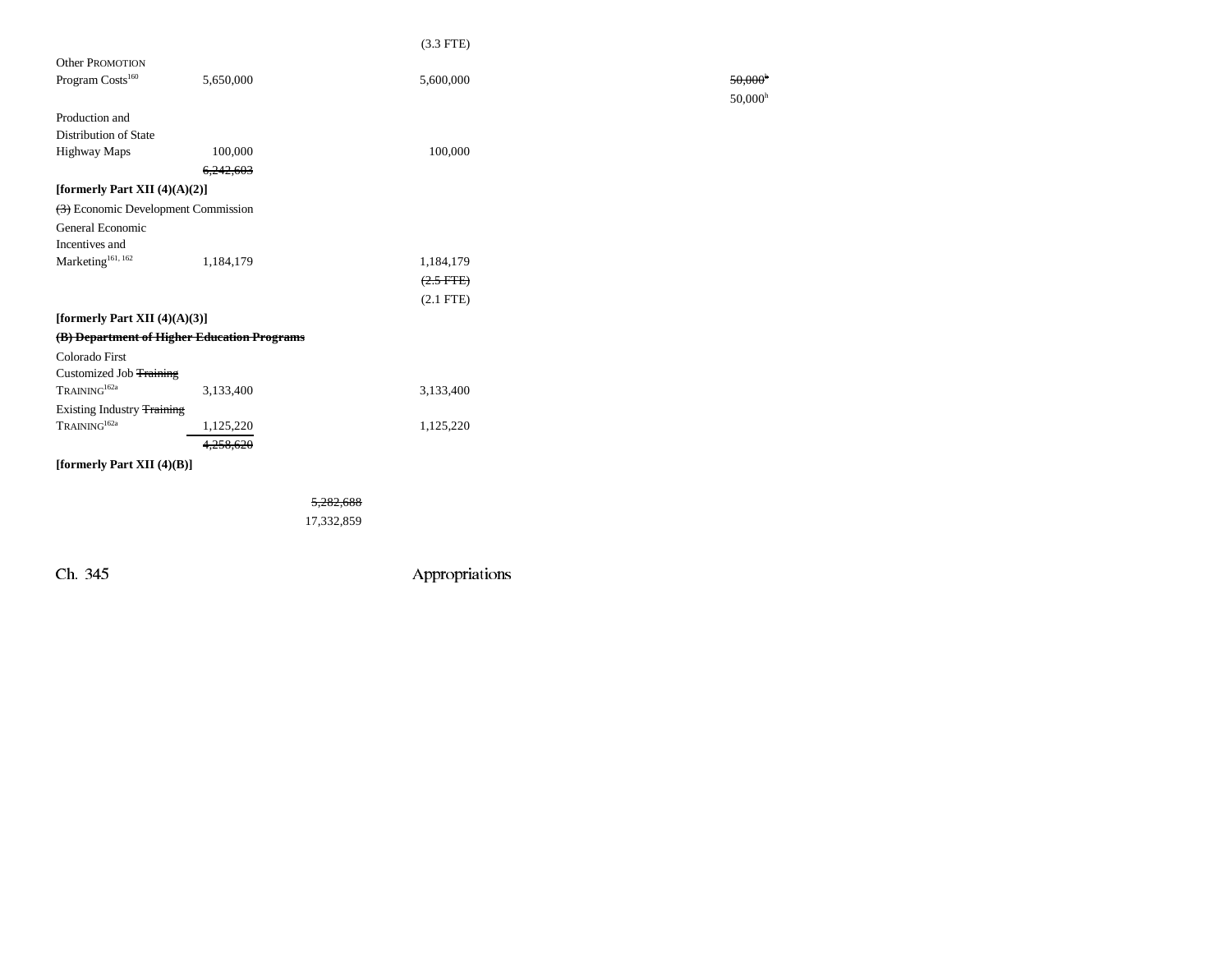|                 |       | APPROPRIATION FROM |                |              |               |                |  |  |
|-----------------|-------|--------------------|----------------|--------------|---------------|----------------|--|--|
|                 |       |                    | <b>GENERAL</b> |              | <b>CASH</b>   |                |  |  |
| ITEM &          |       | <b>GENERAL</b>     | <b>FUND</b>    | CASH         | <b>FUNDS</b>  | <b>FEDERAL</b> |  |  |
| <b>SUBTOTAL</b> | TOTAL | <b>FUND</b>        | <b>EXEMPT</b>  | <b>FUNDS</b> | <b>EXEMPT</b> | <b>FUNDS</b>   |  |  |
|                 |       |                    |                |              |               |                |  |  |

<sup>a</sup> This amount shall be from indirect cost recoveries.

<sup>b</sup> These amounts shall be from various fees collected.

<sup>c</sup> These amounts shall be from grant that may be received from the Economic Development Commission in the Department of Local Affairs.

d This amount shall be from the Minority Business Fund pursuant to Section 24-49.5-104, C.R.S.

e This amount shall be from grants and donations.

f This amount shall be transferred to the Department of Agriculture and is shown here for informational purposes only.

<sup>a</sup> This <sup>g</sup> THIS amount shall be from reserves in the Colorado Tourism Promotion Fund pursuant to Section <del>24-32-1306,</del> 24-49.7-106, C.R.S.

<sup>b</sup> This <sup>h</sup> THIS amount shall be from grants, donations and reserves in the Colorado Tourism Promotion Fund pursuant to Section 24-32-1306, 24-49.7-106, C.R.S.

#### **(5) OFFICE OF INNOVATION AND TECHNOLOGY33, 34, 35**

| <b>Personal Services</b>  | 977,044 |           | 977,044      |
|---------------------------|---------|-----------|--------------|
|                           |         |           | $(14.8$ FTE) |
| <b>Operating Expenses</b> | 262,508 |           | 262,508      |
|                           | 264,398 |           | 264,398      |
|                           |         | 1,239,552 |              |
|                           |         | 1,241,442 |              |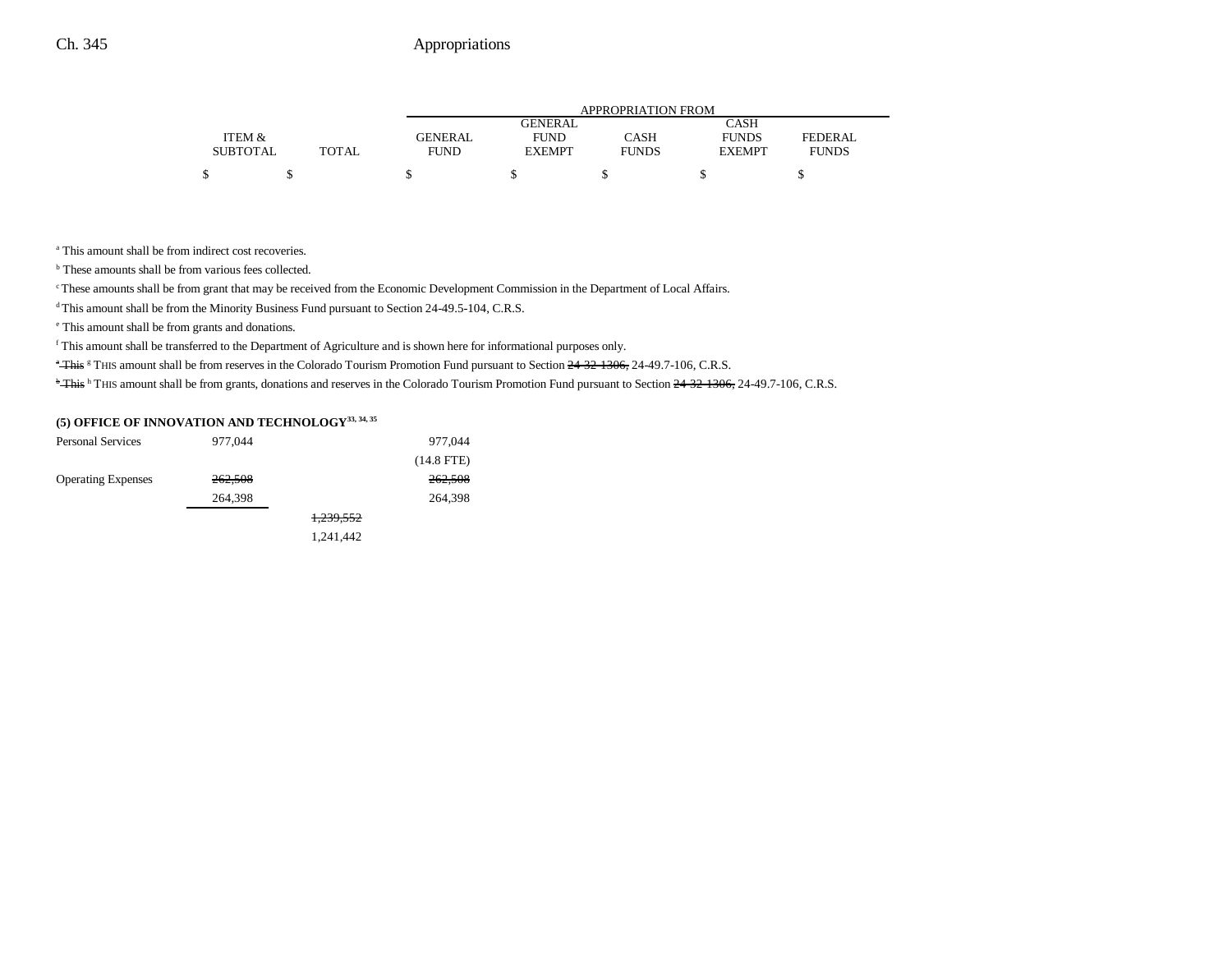| <b>TOTALS PART IV</b>  |              |              |           |                                     |              |
|------------------------|--------------|--------------|-----------|-------------------------------------|--------------|
| (GOVERNOR-             |              |              |           |                                     |              |
| <b>LIEUTENANT</b>      |              |              |           |                                     |              |
| <b>GOVERNOR- STATE</b> |              |              |           |                                     |              |
| PLANNING AND           |              |              |           |                                     |              |
| $BUDGETING)^{5,6}$     | \$24,627,554 | \$8,025,824  | \$194,420 | <del>\$1,964,490</del> <sup>*</sup> | \$14,442,820 |
|                        | \$36,694,350 | \$19,946,468 |           | $$2,110,642$ <sup>a</sup>           |              |

<sup>a</sup> Of this amount,  $$1,867,559$   $$1,868,298$  contains a (T) notation.

**FOOTNOTES** -- The following statements are referenced to the numbered footnotes throughout section 2.

- 5 (Governor lined through this provision. See L. 2000, p. 2752.)
- 6 All Departments, Totals -- The General Assembly requests that copies of all reports requested in other footnotes contained in this act be delivered to the Joint Budget Committee and the majority and minority leadership in each house of the General Assembly. Each principal department of the state shall produce its rules in an electronic format that is suitable for public access through electronic means. Such rules in such format shall be submitted to the Office of Legislative Legal Services for publishing on the Internet. It is the intent of the General Assembly that this be done within existing resources.
- 24 (Governor lined through this provision. See L. 2000, p. 2754.)
- 25 (Governor lined through this provision. See L. 2000, p. 2754.)
- 26 Governor-Lieutenant Governor-State Planning and Budgeting, Office of the Lieutenant Governor, Administration -- The Lieutenant Governor is requested to submit a FY 2001-02 budget request in compliance with the Office of State Planning and Budgeting Budget Procedures Manual. Such request shall be submitted to the Office of State Planning and Budgeting no later than October 1, 2000. Such request shall be approved by the Office of State Planning and Budgeting no later than November 1, 2000, and shall be included in the Governor's Office budget submission to the Joint Budget Committee.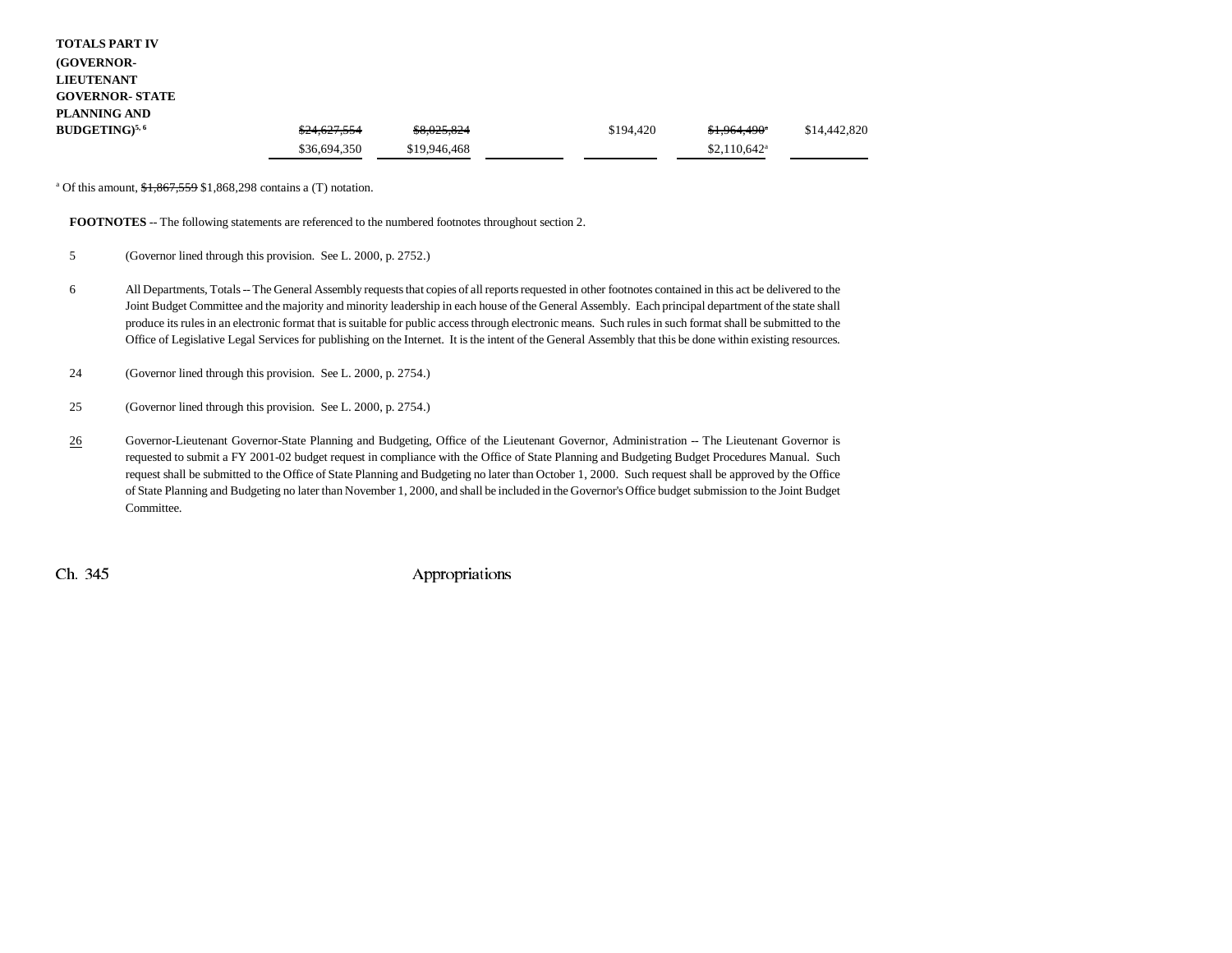|                 |       |         | APPROPRIATION FROM |              |               |              |  |  |  |
|-----------------|-------|---------|--------------------|--------------|---------------|--------------|--|--|--|
|                 |       |         | GENERAL            |              | CASH          |              |  |  |  |
| ITEM &          |       | GENERAL | <b>FUND</b>        | CASH         | <b>FUNDS</b>  | FEDERAL      |  |  |  |
| <b>SUBTOTAL</b> | TOTAL | FUND    | <b>EXEMPT</b>      | <b>FUNDS</b> | <b>EXEMPT</b> | <b>FUNDS</b> |  |  |  |
|                 |       |         |                    |              |               |              |  |  |  |

- 27 Governor-Lieutenant Governor-State Planning and Budgeting, Office of the Lieutenant Governor, Administration and Commission of Indian Affairs -- It is the intent of the General Assembly that the Lieutenant Governor maintain staff levels within the appropriated amount for this line item. The General Assembly does not intend for the Lieutenant Governor to utilize staff appropriated for other purposes to supplement the appropriation to this line item.
- 28 Governor Lieutenant Governor State Planning and Budgeting, Office of State Planning and Budgeting -- It is the intent of the General Assembly that the Commission on Information Management, in conjunction with the Office of State Planning and Budgeting, submit a priority list for all state information technology projects requested in the FY 2001-02 budget requests by November 1, 2000.
- 29 Governor-Lieutenant Governor-State Planning and Budgeting, State Planning and Budgeting -- The Office of State Planning and Budgeting is requested to provide to the Joint Budget Committee, no later than January 1, 2001, a price list for standard information technology equipment used by state agencies. This list should be developed in consultation with the Commission on Information Management, the state purchasing office, and the New Century Colorado office. Any recommendations made by the Commission that do not conform with this price list shall be justified or noted in the project analyses prepared by the Commission staff.
- 30 (Governor lined through this provision. See L. 2000, p. 2754.)
- 31 (Governor lined through this provision. See L. 2000, p. 2754.)
- 32 Governor Lieutenant Governor State Planning and Budgeting, Economic Development Programs, International Trade Office -- The International Trade Office is requested to provide a report to the Joint Budget Committee, by November 1, 2000, that includes the following information: number of new and existing companies assisted; activity reports from overseas representatives and offices; number of incoming missions; regional export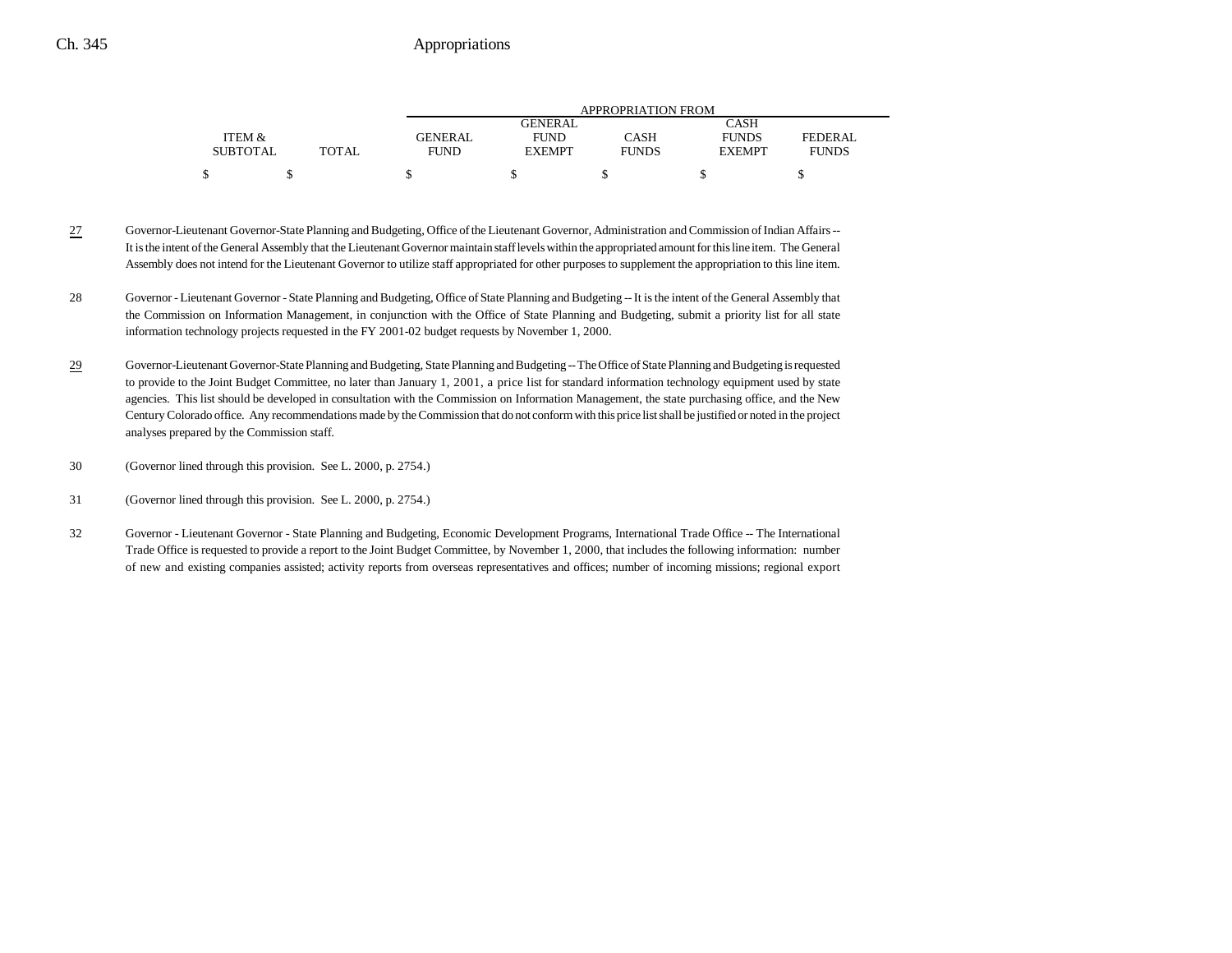activities; and progress toward recommendations from the February 1996 Audit Committee Report.

- 33 Governor-Lieutenant Governor-State Planning and Budgeting, Office of Innovation and Technology -- The Commission on Information Management is requested to provide a replacement schedule for standard information technology equipment used by state agencies for use in FY 2001-02. This schedule should be developed in consultation with the Office of State Planning and Budgeting and the New Century Colorado office. Any recommendations made by the Commission that do not conform with this schedule shall be justified or noted in the project analyses prepared by the Commission.
- 34 Governor-Lieutenant Governor-State Planning and Budgeting, Office of Innovation and Technology -- It is the intent of the General Assembly that the Commission on Information Management investigate the feasibility and cost-efficiency of leasing, rather than purchasing, information technology equipment. The findings of such investigation shall be delivered to the Joint Budget Committee no later than November 1, 2000.
- 35(Governor lined through this provision. See L. 2000, p. 2755.)
- 160 Department of Local Affairs, Economic Development, Local Affairs Programs, Colorado Promotion, Other Program Costs GOVERNOR LIEUTENANT GOVERNOR - STATE PLANNING AND BUDGETING, ECONOMIC DEVELOPMENT PROGRAMS, OTHER PROMOTION PROGRAM COSTS -- It is the intent of the General Assembly that a portion of General Fund dollars in this line item may be used to contract with the Colorado Travel and Tourism Authority for Colorado promotional and marketing activities, including responding to calls generated by the 1-800 Colorado phone number, responding to written requests for information, and coordinating Colorado promotion campaigns.
- 161 <del>Department of Local Affairs, Economic Development, Local Affairs Programs,</del> GOVERNOR LIEUTENANT GOVERNOR STATE PLANNING AND BUDGETING,ECONOMIC DEVELOPMENT PROGRAMS, Economic Development Commission, General Economic Incentives and Marketing -- It is the intent of the General Assembly that the Economic Development Commission emphasize funding for rural economic development.
- 162 <del>Department of Local Affairs, Economic Development, Local Affairs Programs,</del> GOVERNOR LIEUTENANT GOVERNOR STATE PLANNING AND BUDGETING,ECONOMIC DEVELOPMENT PROGRAMS, Economic Development Commission, General Economic Incentives and Marketing -- It is the intent of the General Assembly that the commission give priority consideration to funding to projects for coping with defense industry retention and conversion efforts and other related economic developments. The Commission is requested to provide a report on the economic impacts of the defense industry in Colorado. Such report shall include the following information: 1) defense industry impacts since the issuance of Executive Order B 011 93; 2) existing defense-related economic issues; 3) the need for priority consideration of the defense industry for economic development funding; and 4)